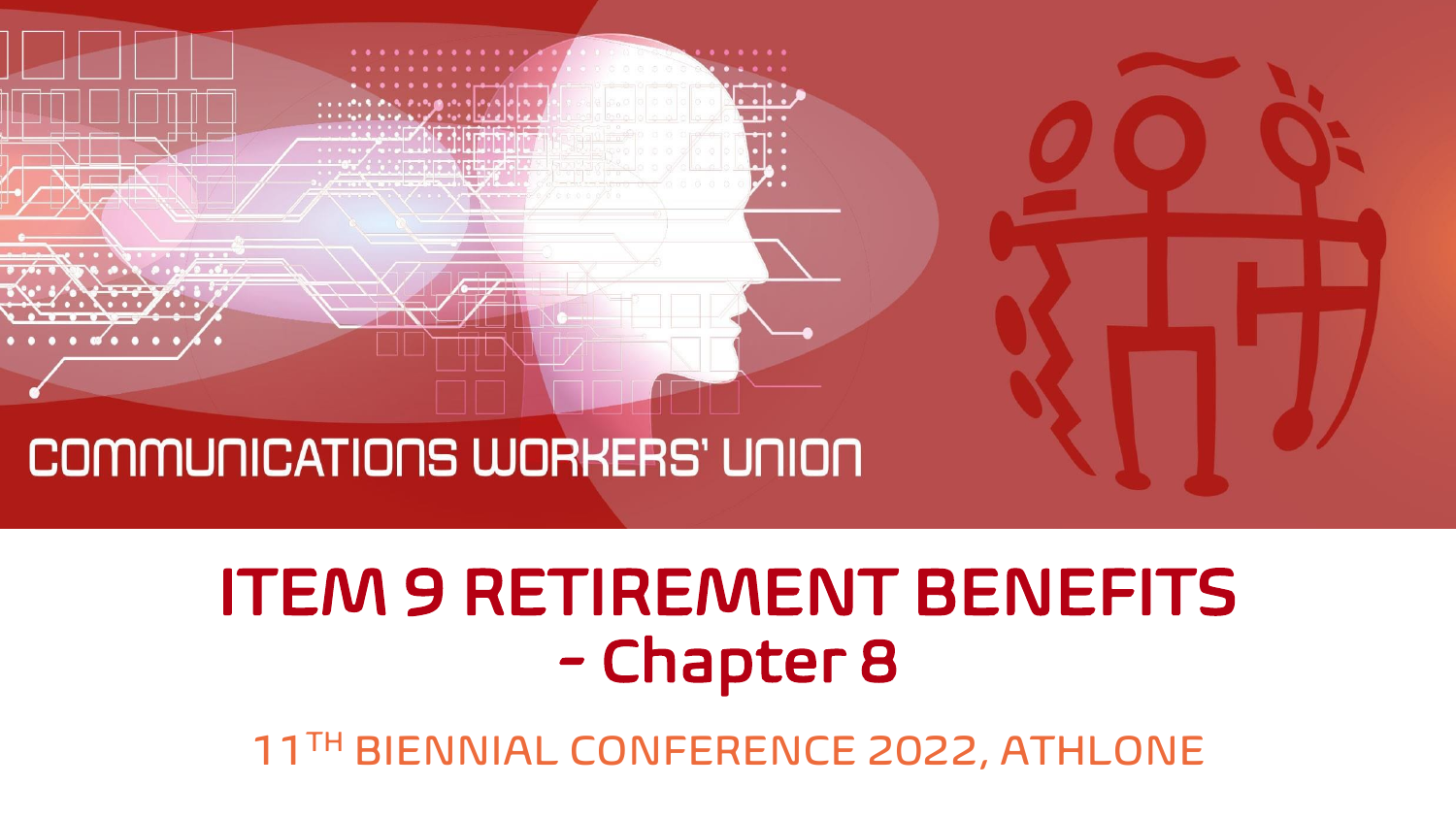## Agenda



- 1. State Pension Age
- 2. Pension Trustee
- 3. PRSI Rates Coordinated Pension

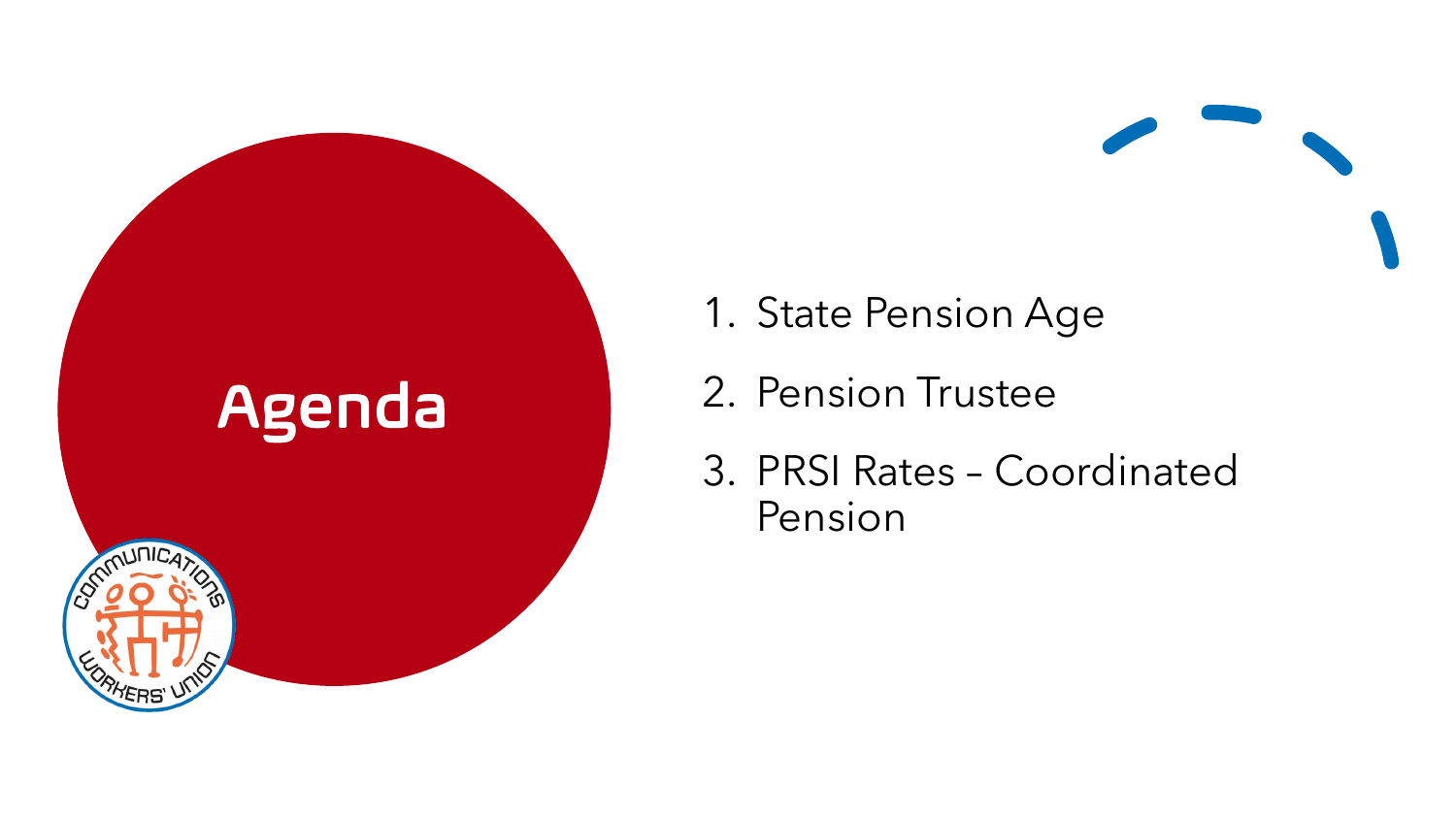### Pension Commission Submission

#### **CWU prepared and forwarded** our submission to ICTU

#### **Congress Position:**

- Maintain the State Pension **as the bedrock of the pension system**
- Auto-enrolment contributions be publicly managed and paid out as a **payrelated top-up benefit** on the State Pension (Contributory) to auto-enrolled workers
- Government should deliver on the **commitment to benchmark** and indexlink the State Pension payment rate without further delay
- Government should deliver on its commitment to adopt a **Total Contributions Approach**
- **Abolish the paid contribution condition** for the State Pension (Contributory) for applicants providing long-term care
- Amend the Equality Employment Act, **making it illegal to force a worker to retire at an age** earlier than the age at which the State Pension is generally available
- **A lower pension age** should be introduced for workers who entered fulltime employment at a young age and have a long contribution record
- Employer contributions should be **aligned to the EU average**



**Sustainable State Pensions** into the Future **Recommendations to the Pensions Commission** 

**March 2021** 

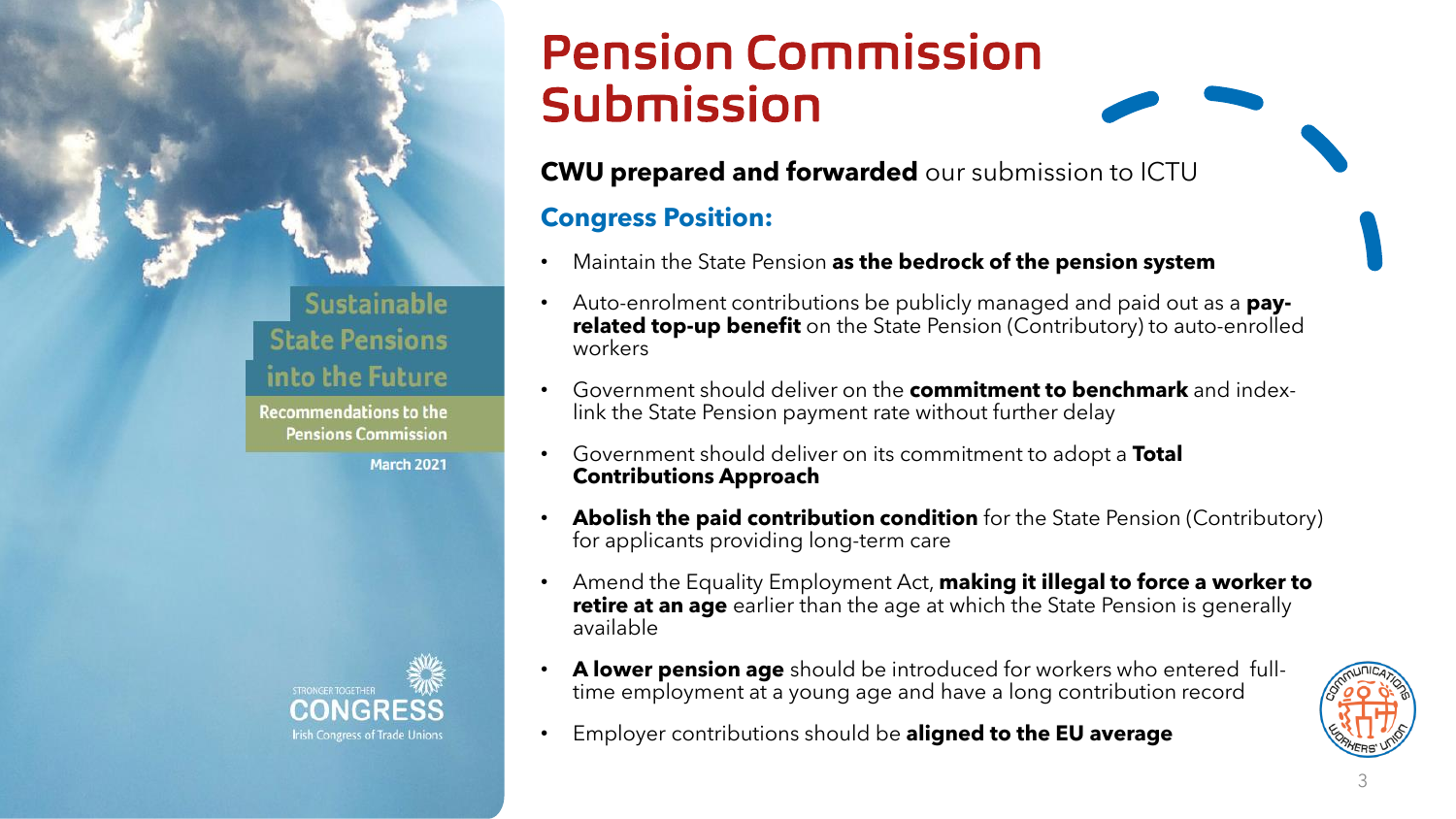

### Pension Commission Recommendations



The current State Pension is **not sustainable** in its current form and that changes are needed

The deficit in the Social Insurance Fund from which the State Pension is paid could reach **€13 billion in 2050** if no changes are implemented

### Pension age **should rise in steps to 67 by 2031 and then to 68 by 2039**

The report also contains a recommendation to introduce **legislation that will allow employees to remain in employment until the State Pension age**, if they wish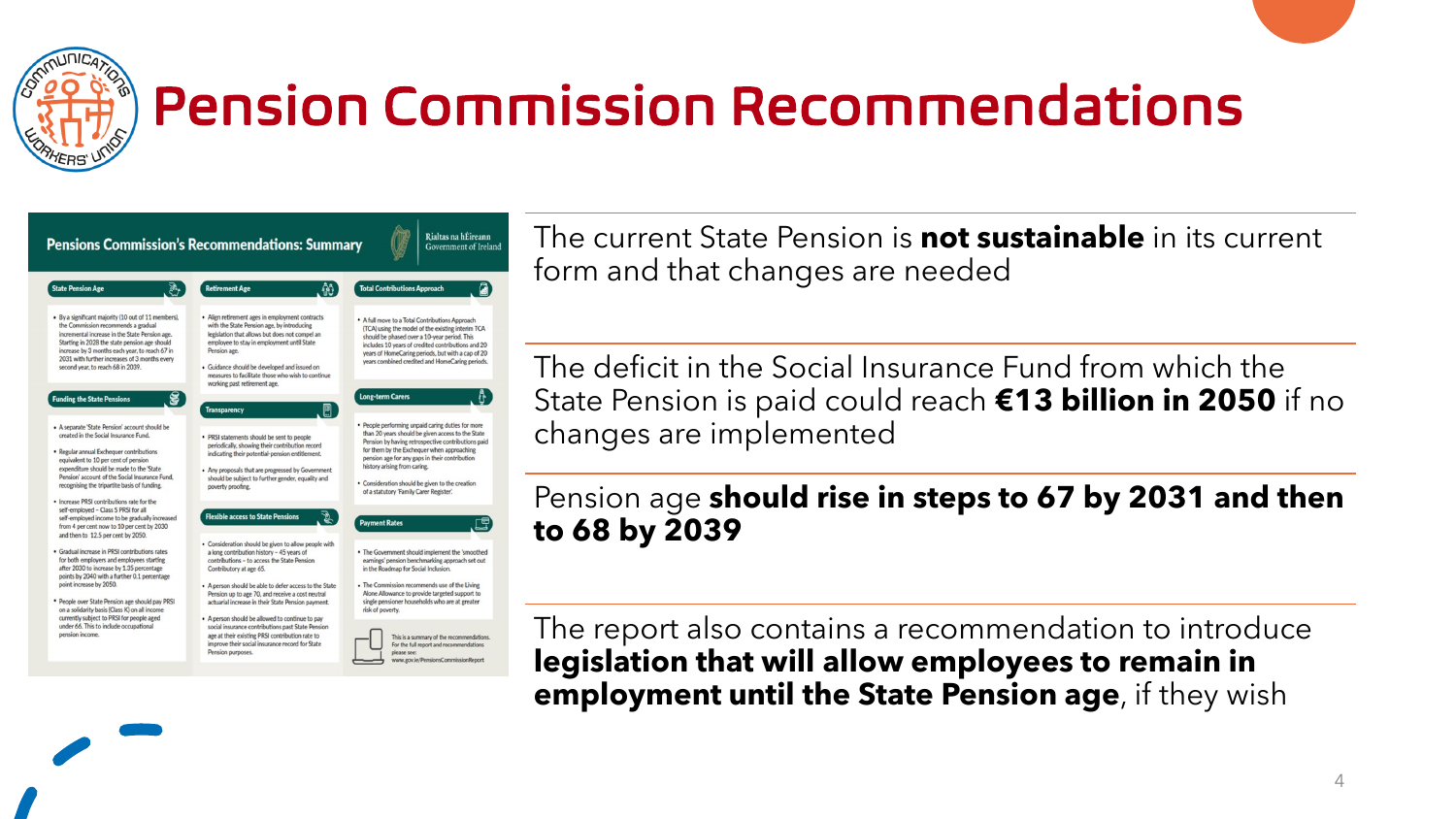

### Joint Committee on Social Protection, Community & Rural Development & the Islands

Some of the above Committee's **key recommendations** following the Commission report include:

- The qualifying age for the State Pension **should remain at age 66**
- **Legislation should be developed** to ban the use of mandatory retirement clauses in existing, as well as new, employment contracts
- The proposal to move workers over the age of 66 to **Class K PRSI is rejected**
- Changes to Employers' PRSI contribution rates **should be examined** by the Commission on Welfare & Taxation to determine the fairest way to increase Employers' PRSI contribution rates
- The **cap on credited contributions should be eliminated** in view of the importance of nurturing and caring work in our society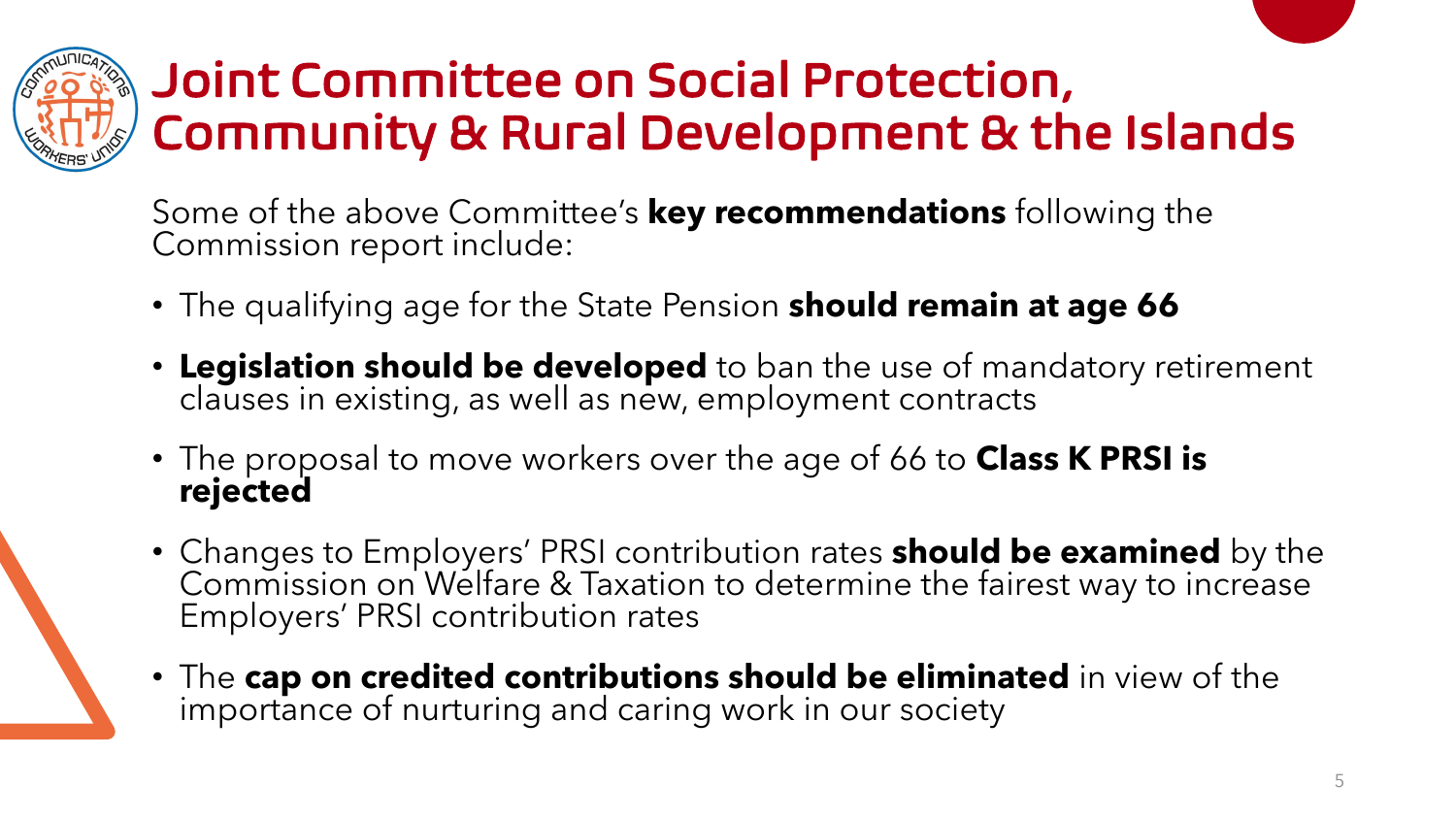

# Duties of the Pension Trustee

### **Acknowledgement**

Must acknowledge, on behalf of our members, the work of the Trustees – past and present – to the An Post/ eircom/ Vodafone Schemes

- During the economic crisis DB pension Schemes were in serious financial trouble. Difficult decisions were required and the group of Unions and Trustees did not shy away
- Because of that, schemes are now in healthy positions proving the Accords have delivered
- There will always be economic uncertainty (e.g. COVID-19, Ukraine, etc) but through investment and de-risking the schemes are in good shape; however, challenges remain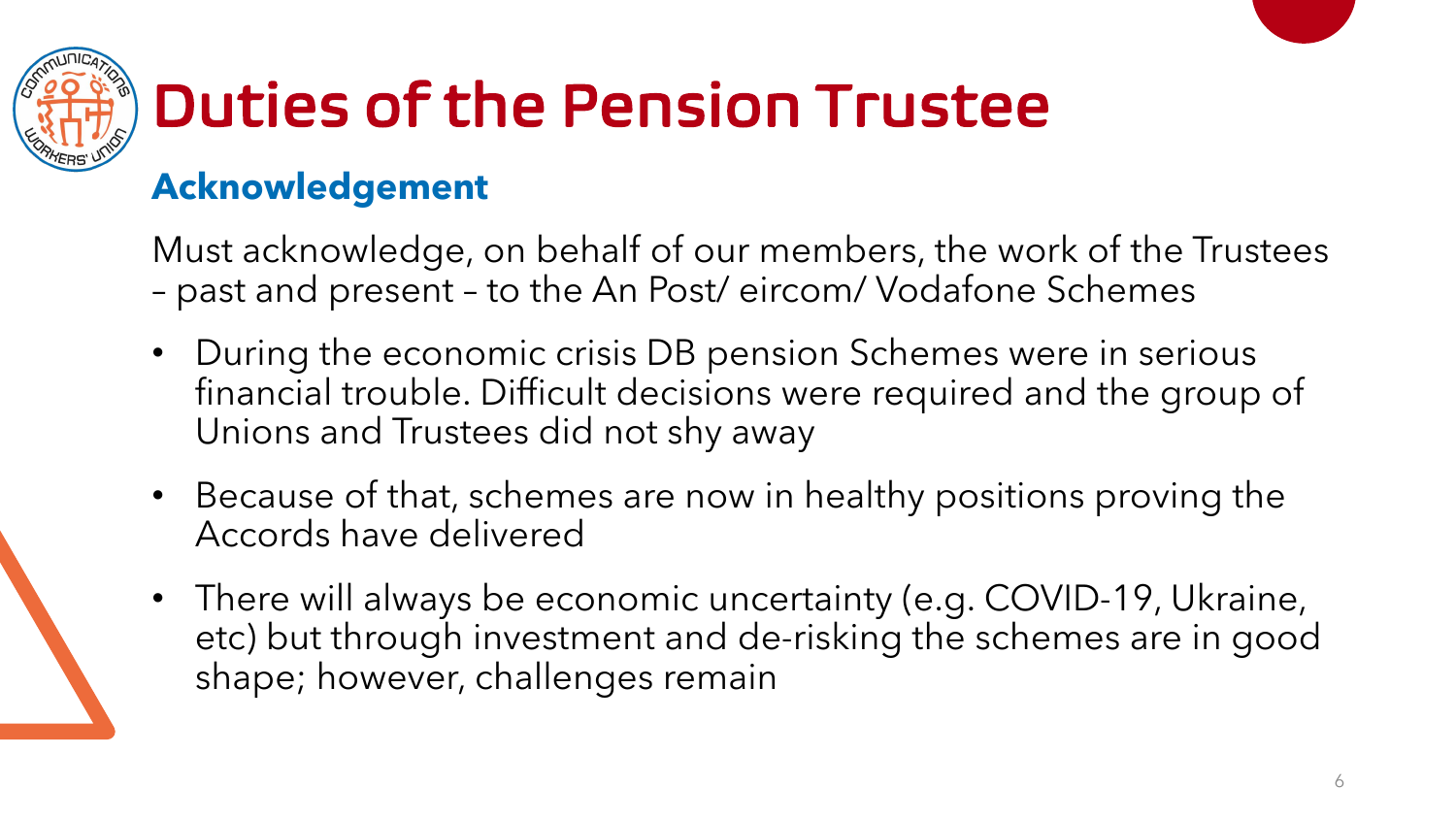

# Duties of the Pension Trustee

### **General Trustee Duties**

Covered under Section 59 of the Pension Acts 1990-2018:

- to ensure, insofar as reasonable, that contributions payable by the members and the employer are received
- to provide for the proper investment of the funds
- to make arrangements for the payment of benefits
- to ensure that proper membership and financial records are kept
- to comply with the requirements of the Pension Acts, as they apply to their schemes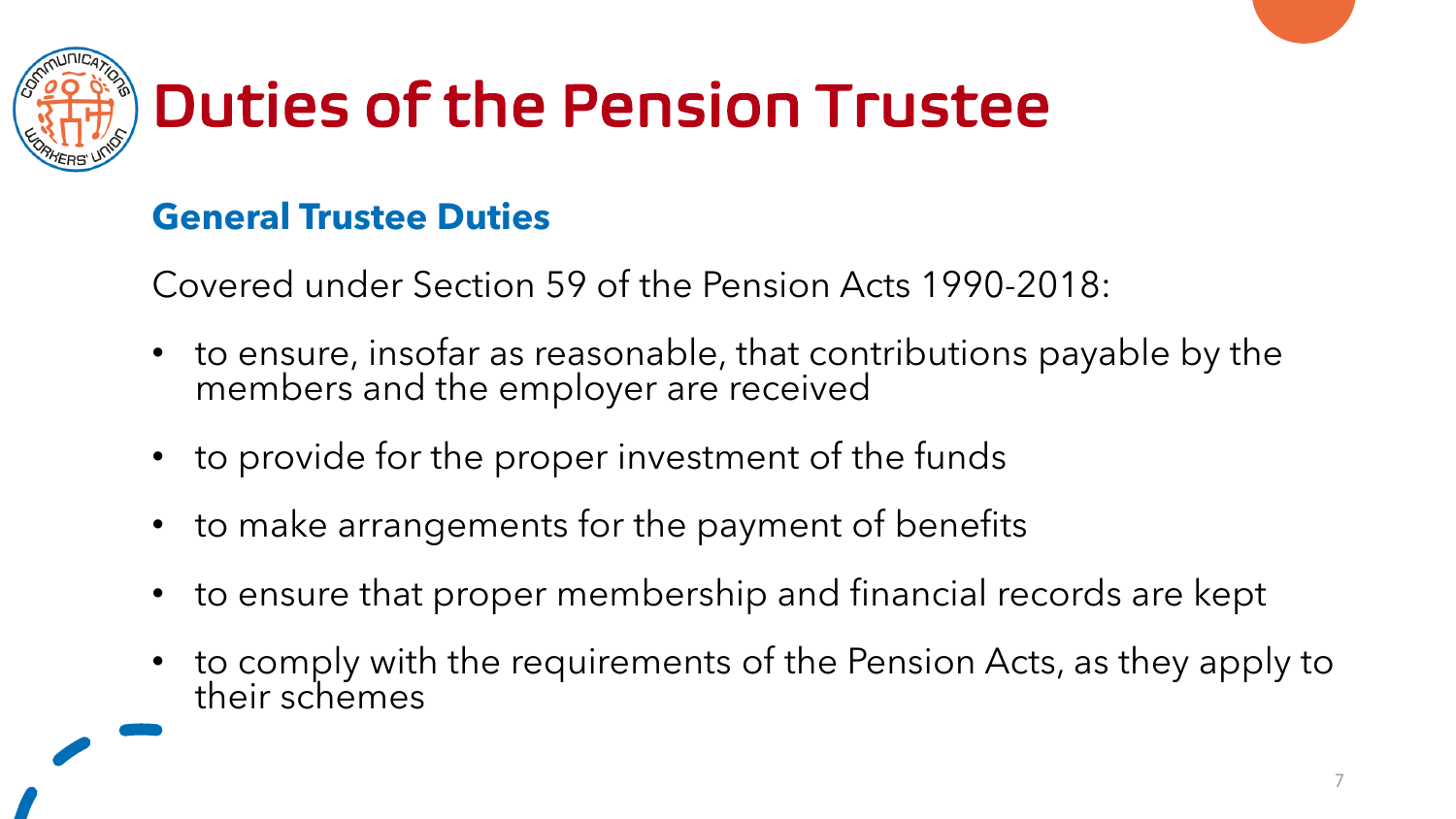

### PRSI Classes

There are 11 different PRSI classes, each one entitling you to certain Social Welfare benefits

Class A, Class B, Class C, Class D,

Class E, Class H, Class J, Class K,

Class M, Class P, Class S

The following classes are reckonable for State Pension (Contributory):

Class A (called Full or Ordinary),

8

Class E, Class H, Class S

For further information on different PRSI Classes visit **www.gov.ie**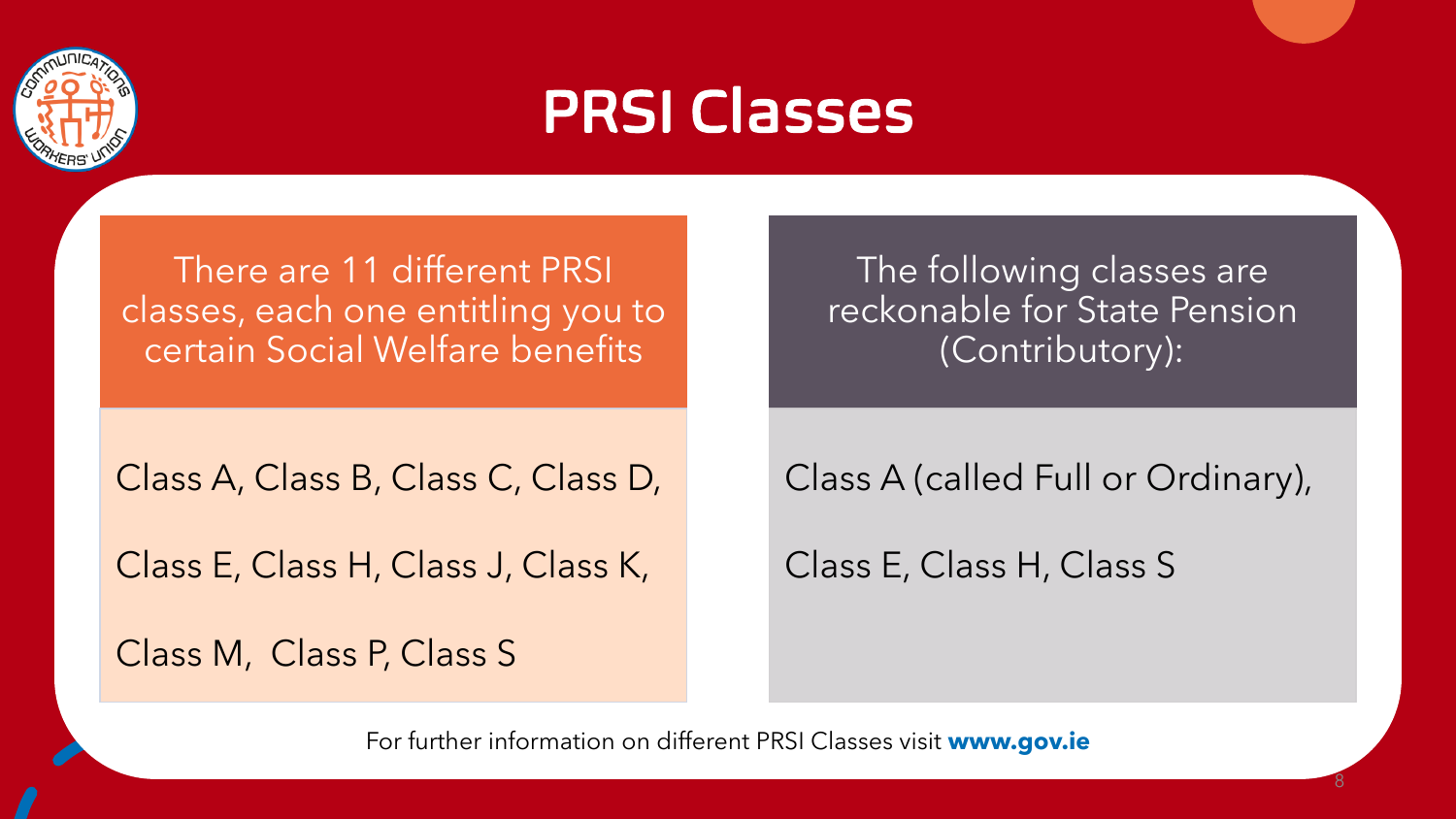

# Coordinated (Integrated) Pension

- PRSI Class D employees **all of their pension** is paid from the pension fund
- PRSI Class A employees who are entitled to State Pension (Contributory) as the Scheme is an integrated scheme, meaning it **takes account of the State Pension (Contributory)** in calculating the overall pension benefits
- Consequently, for PRSI Class A contributors, their pension benefit is determined by reference to **"net pensionable remuneration"** which is made up of full-time equivalent pensionable pay at the time of retirement (plus any pensionable allowances) **less twice the rate** of the State Pension (Contributory) payable to a person
- The reason 2 times the State Pension is deducted from the pensionable pay for PRSI Class A employees is to ensure that **the correct payment between the pension fund and State Pension is paid to the member** and to ensure that the total benefit (An Post / eircom pension and State Pension) payable to the Class A contributor is equivalent to what would have been payable had the employee been a Class D contributor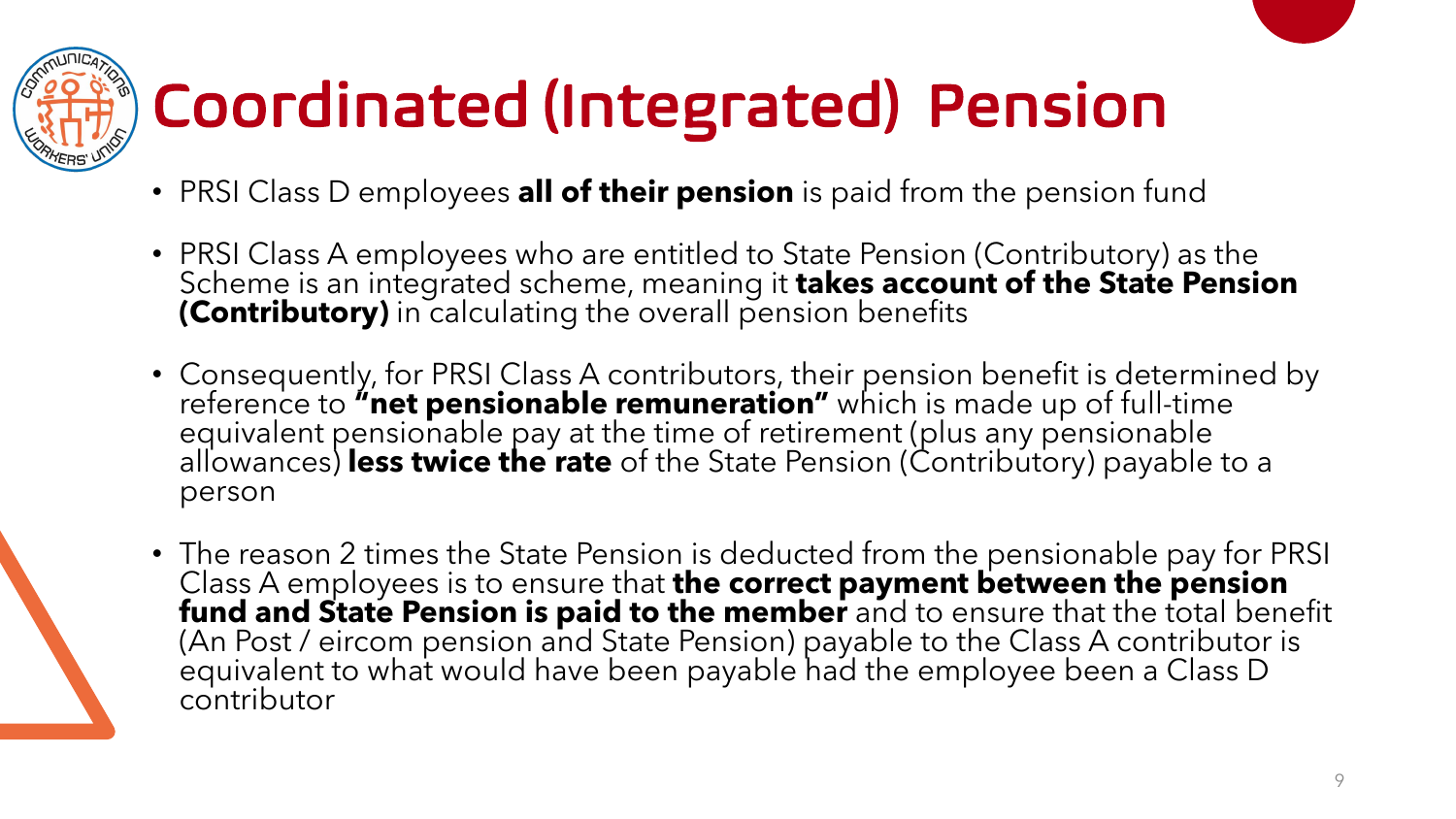

## Coordinated (Integrated) Pension

| <b>PRSI Class A Employee with 20 Years' Service</b> |                                      |         |              |                | <b>PRSI Class D Employee with 20 Years' Service</b> |                               |                 |              |         |                   |
|-----------------------------------------------------|--------------------------------------|---------|--------------|----------------|-----------------------------------------------------|-------------------------------|-----------------|--------------|---------|-------------------|
| Pensionable Salary                                  | €36,381.70                           | service | 21.90 Yrs    |                | Pensionable Salary                                  |                               | €36,381.70      |              | service | 21.90 Yrs         |
| Less Social Welfare deduction                       | €25,822.00                           |         |              |                |                                                     | Less Social Welfare deduction | €0.00           |              |         |                   |
|                                                     | €10,559.70                           |         |              |                |                                                     |                               | €36,381.70      |              |         |                   |
|                                                     |                                      |         |              |                |                                                     |                               |                 |              |         |                   |
|                                                     |                                      |         |              |                |                                                     |                               |                 |              |         |                   |
| <b>Calculation of Benefits at NRA</b>               |                                      |         |              |                | <b>Calculation of Benefits at NRA</b>               |                               |                 |              |         |                   |
| €2,890.72<br>Pension:                               | €10,559.70 $\times$                  | €0.27   |              |                | Pension:                                            | €9,959.49                     | €36,381.70      | $\mathsf{X}$ | 0.27375 |                   |
|                                                     |                                      |         |              |                |                                                     |                               |                 |              |         |                   |
| Gratuity:<br>$E$ £29,878.47                         | €36,381.70 $\times$                  | 0.27375 | $\mathbf{X}$ | $\overline{3}$ | Gratuity:                                           | $E$ £29,878.47                | €36,381.70      | $\mathsf{X}$ | 0.27375 | 3<br>$\mathsf{X}$ |
|                                                     |                                      |         |              |                |                                                     |                               |                 |              |         |                   |
| <b>An Post</b>                                      | $E$ <sub>2,890.72</sub>              |         |              |                |                                                     | An Post                       | €9,959.49       |              |         |                   |
| <b>State Pension</b>                                | $\frac{\in 7,068.77}{12911*21.9/40}$ |         |              |                |                                                     | <b>State Pension</b>          | $\epsilon$ 0.00 |              |         |                   |
|                                                     |                                      |         |              |                |                                                     |                               |                 |              |         |                   |
|                                                     | €9,959.49                            |         |              |                |                                                     |                               | €9,959.49       |              |         |                   |